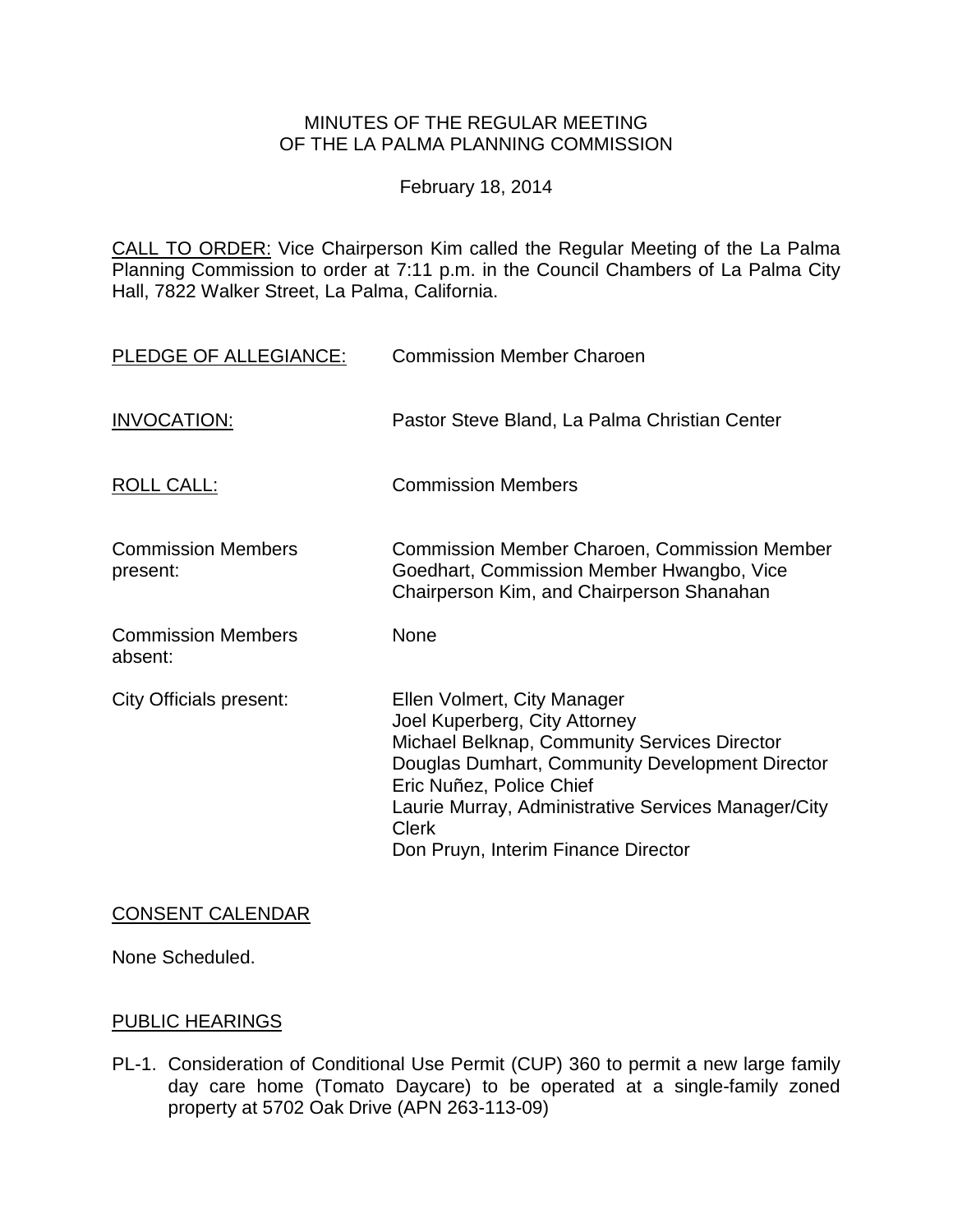- a) Vice Chairperson [Kim opened the Public Hearing at 7:12 p.m.](http://lapalma.granicus.com/MediaPlayerFrameHandler.php?view_id=&clip_id=808&meta_id=106134)
- b) [Associate Planner Hutter gave the Staff Report](http://lapalma.granicus.com/MediaPlayerFrameHandler.php?view_id=&clip_id=808&meta_id=106135)
- c) [Public Input:](http://lapalma.granicus.com/MediaPlayerFrameHandler.php?view_id=&clip_id=808&meta_id=106136)

The following residents spoke in opposition to the large family day care home, CUP 360:

Wallace Yelle, 7461 Puerto Rico Drive.

Dean Hines, 5712 Conifer Drive, asked for clarification of the age ranges for home day cares.

Associate Planner Hutter responded that the State regulates age ranges and detailed that they ranged from infant to kindergarten age.

Discussion ensued regarding maximum number allowed for each age group with each State issued day care license; and that the State conducts back ground checks on all applicants.

City Attorney Kuperberg noted that the State regulates a statutory maximum number of each age group from infants and toddlers, through kindergarten for large family daycares.

The following residents spoke in support of the large family day care home, CUP 360:

Sabrina Enriquez, 5672 Oak Drive.

Vivian Fellenz, 7441 Darlene Circle.

- d) Vice Chairperson [Kim closed the Public Hearing at 7:28 p.m.](http://lapalma.granicus.com/MediaPlayerFrameHandler.php?view_id=&clip_id=808&meta_id=106137)
- e) [Planning Commission Comments and Questions:](http://lapalma.granicus.com/MediaPlayerFrameHandler.php?view_id=&clip_id=808&meta_id=106138)

Discussion ensued regarding the current age ranges of the children who are enrolled; the number of children who are enrolled;

Kyong Kim, 5702 Oak Drive, addressed the Planning Commission regarding the current age ranges of the existing home day care and reported that parents with children over the age of three years tend to move their children into preschools. He added that the day care has been in operation for one year and commented on how rewarding the day care has been for his family.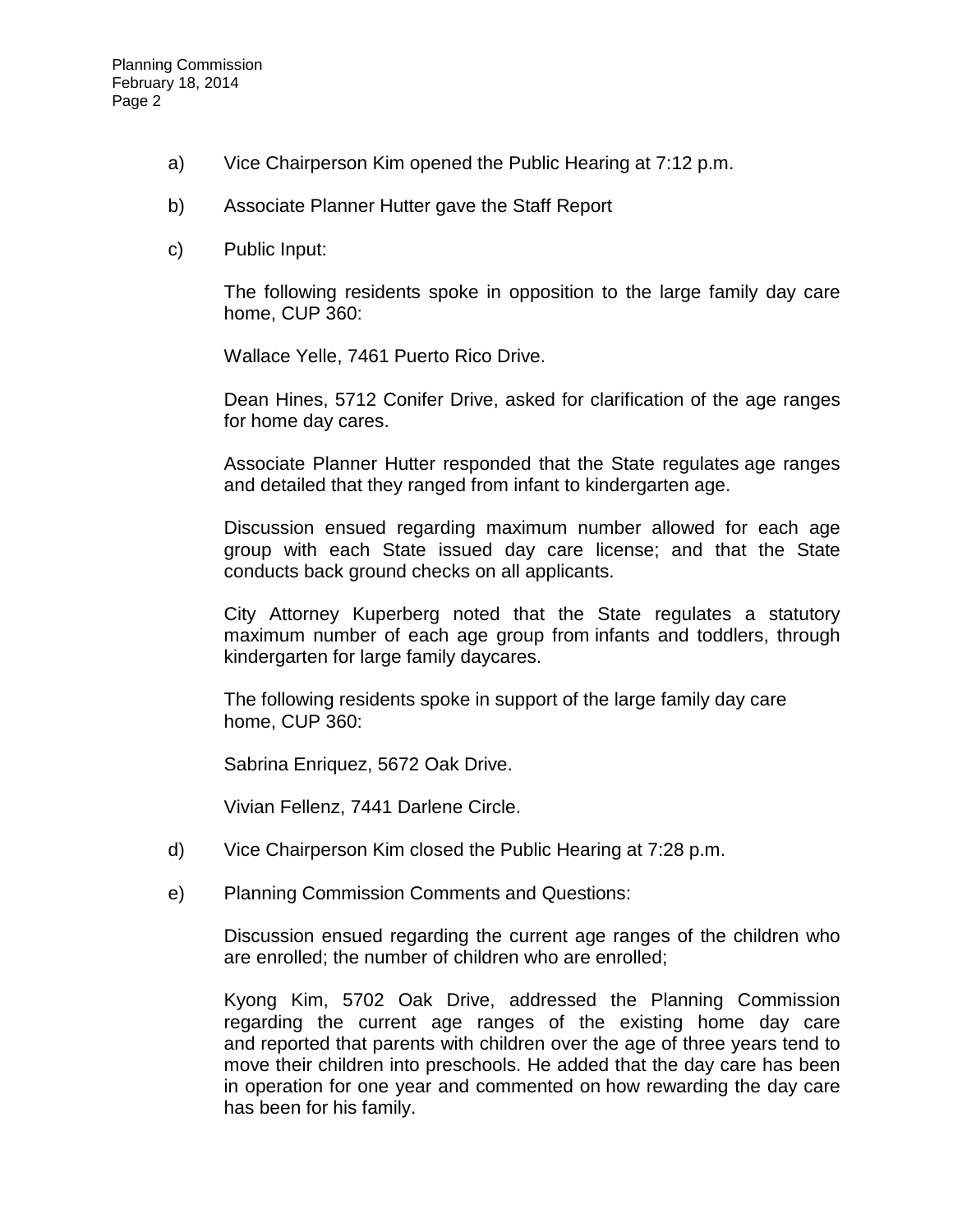Planning Commission February 18, 2014 Page 3

> Further discussion ensued regarding having to hire additional staff if the number of children increases; that La Palma currently has three large family day cares; the City's traffic calming efforts in the general area; that the City has not experienced any major traffic incidents in that area; details of the previously approved large family home day cares; the square footage of the day care including the play and back yard areas; that Staff has approved the specifications of the property from inspection; that the State conducts stringent inspections; the State requirements of caregivers per children ratio; support for providing home day care service needs in La Palma; that the Planning Commission has the authority to repeal a CUP if problems arise in the future; and that a review policy is not currently in place.

f) Adopt Resolution No. PC 2014-01 Approving CUP 360, to conditionally permit a new large family day care home (Tomato Daycare) to be operated at a single-family zoned property at 5702 Oak Drive (APN 263- 113-09).

Commission Member Hwangbo made a motion to adopt Resolution No. PC 2014-01 approving CUP 360, to conditionally permit a new large family day care home (Tomato Daycare) to be operated at a single-family zoned property at 5702 Oak Drive (APN 263-113-09).

The motion was seconded by Commission Member Charoen and carried on the following vote:

> AYES: Commission Member Charoen, Commission Member Goedhart, Commission Member Hwangbo, Vice Chairperson Kim, and Chairperson Shanahan

NOES: None

### REGULAR ITEMS

None Scheduled.

### [ADJOURNMENT](http://lapalma.granicus.com/MediaPlayerFrameHandler.php?view_id=&clip_id=808&meta_id=106179)

Vice Chairperson Kim adjourned the Regular Meeting of the La Palma Planning Commission at 7:44 p.m.